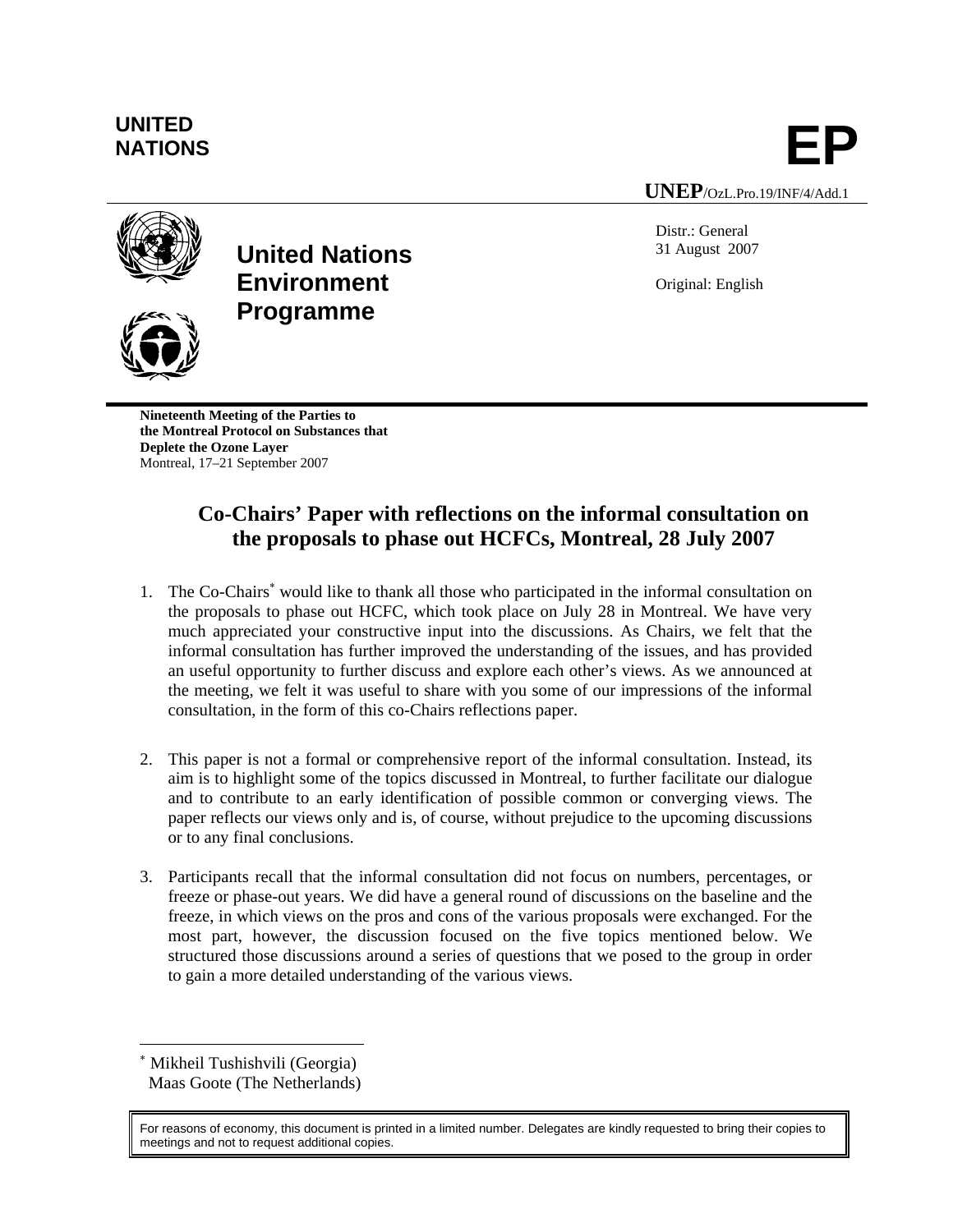## *Funding*

- 4. On the very important issue of funding, we asked the participants to further consider the needs and constraints related to the funding of a possible accelerated phase-out of HCFC. We noted that this would, of course, continue to be one of the crucial issues at our meetings in September in Montreal. In the discussion, the group addressed a variety of topics related to funding, including the current rules on post-1995 facilities and on second conversion, the issue of continuity of funding, the question of end-of-life of equipment, and the relation between funding and the baseline. It goes without saying that on this issue, and at this stage, we, as co-Chairs, are in no position to come to any sweeping conclusions. However, on the basis of the rich and frank discussion at the informal, we like to share the following impressions:
	- (i) No participant questioned the continued use of the MLF as the instrument to assist in the phase-out of controlled substances;
	- (ii) No participant questioned the need to ensure funding continuity (or, to put it differently, the need to avoid major fluctuations from one cycle to the other);
	- (iii) A re-consideration of the current rules on post-1995 facilities and on the second conversion seems, in our view, a necessary element for making progress.

## *Differentiation*

5. One question we posed to the group related to the concept of differentiation, or the "worst first" scenarios. We had a fruitful round of discussions on the possible advantages and concerns of this approach. Several participants recognized that the approach of differentiation had been successful and effective. At the same time, most participants noted that the appropriate level to apply such a differentiated approach was the national/domestic level – this would allow Parties to apply the concept in different forms (e.g. per substance or per sector) and to factor in specific national circumstances. It is therefore the impression of the co-Chairs that the Parties may work towards a common understanding to note the usefulness and benefits of a differentiated approach at the domestic level, but to not include the concept of differentiation ("worst first") as a prescriptive element in a possible agreement on the adjustment.

#### *Essential use exemptions*

6. Another question related to the issue of "essential use exemptions". We asked the participants to what extent they could envisage, or feel comfortable with, a possible agreement on the adjustment without, at this stage, detailed provisions on "essential use exemptions". Many participants explained that they could envisage this, but noted that it would be useful to include a signal that the issue would indeed be considered at a later stage. It was considered important to facilitate such future consideration with a TEAP study. On the basis of the interventions made, it is the impression of the co-Chairs that the Parties could come to a common understanding to not yet include in a possible agreement on the adjustment, provisions on essential use exemptions – instead, the possible adjustment should include a signal that such provisions on essential use will be discussed and considered at a later stage, on the basis of, and informed by, a future TEAP study.